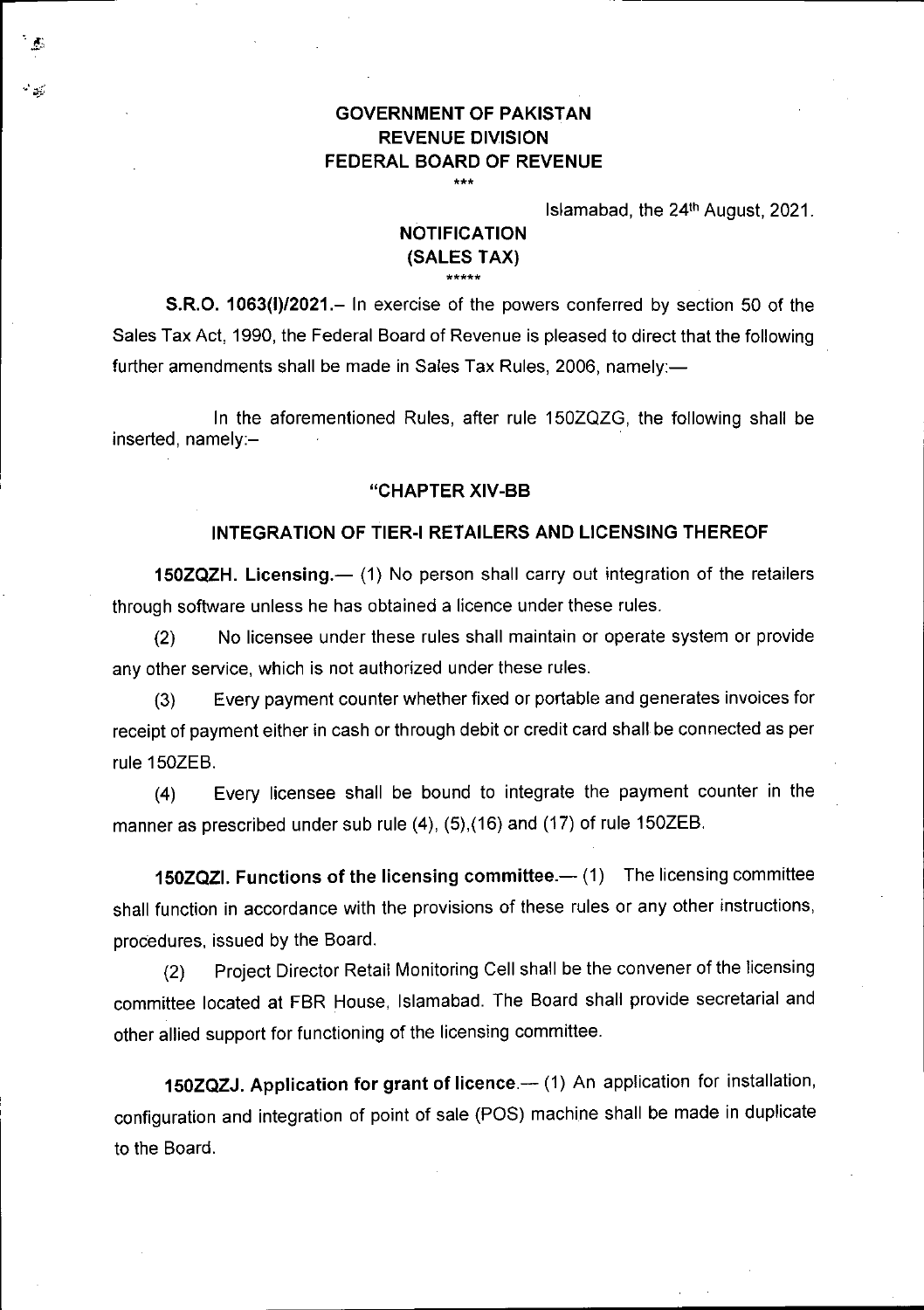(2) No application under sub rule (1) shall be considered, unless it is accompanied by —

 $\sim$   $^{\circ}$ 

- (I) registration certificate issued by Pakistan Software Houses Association or Institute of Chartered Accountants of Pakistan;
- $(iii)$ audited statement of accounts for the last three financial years;
- list of major clientele;  $(iii)$
- incorporation certificate under the Companies Act;  $(iv)$
- $(v)$ National Tax Number (NTN) Certificate;
- the paid up capital for the latest financial year is at least Rs.100 million or  $(v<sub>i</sub>)$ above;
- registration with Sales Tax Department if required;  $(vii)$
- Computerized National Identity Cards (CNICs) of directors of the  $(viii)$ incorporated company;
- undertaking that the company has never been blacklisted by any  $(ix)$ Government or Provincial department or organization and has not been involved in confirmed cases of fiscal fraud;
- $(x)$ list of projects executed in the last three years; and
- any other documents required through instructions orders issued by the  $(x<sub>i</sub>)$ Board.

**150ZQZK. Procedure for grant of licence.—** (1) On receipt of application for grant of licence in the Board, the licensing committee shall scrutinize the document provided and it shall evaluate the eligibility of the applicant within seven days of receipt of application.

The licensing committee may also carry out visits, if necessary for physical  $(2)$ inspection to ascertain the eligibility of the applicant for licensing under these rules.

 $(3)$ The licensing committee shall send its recommendations to the Member (IR — Operations) and the Director General Retail within ten days of date of submission of the application, specifying reasons for recommending or rejection of any application under these rules.

 $(4)$ In case, the companies meet the criteria under these rules, the licensing committee shall make recommendations for grant of licences.

 $(5)$ The licensing committee shall grant the licence to the recommended companies with the prior approval of Member (IR — Operations) and Director General Retail.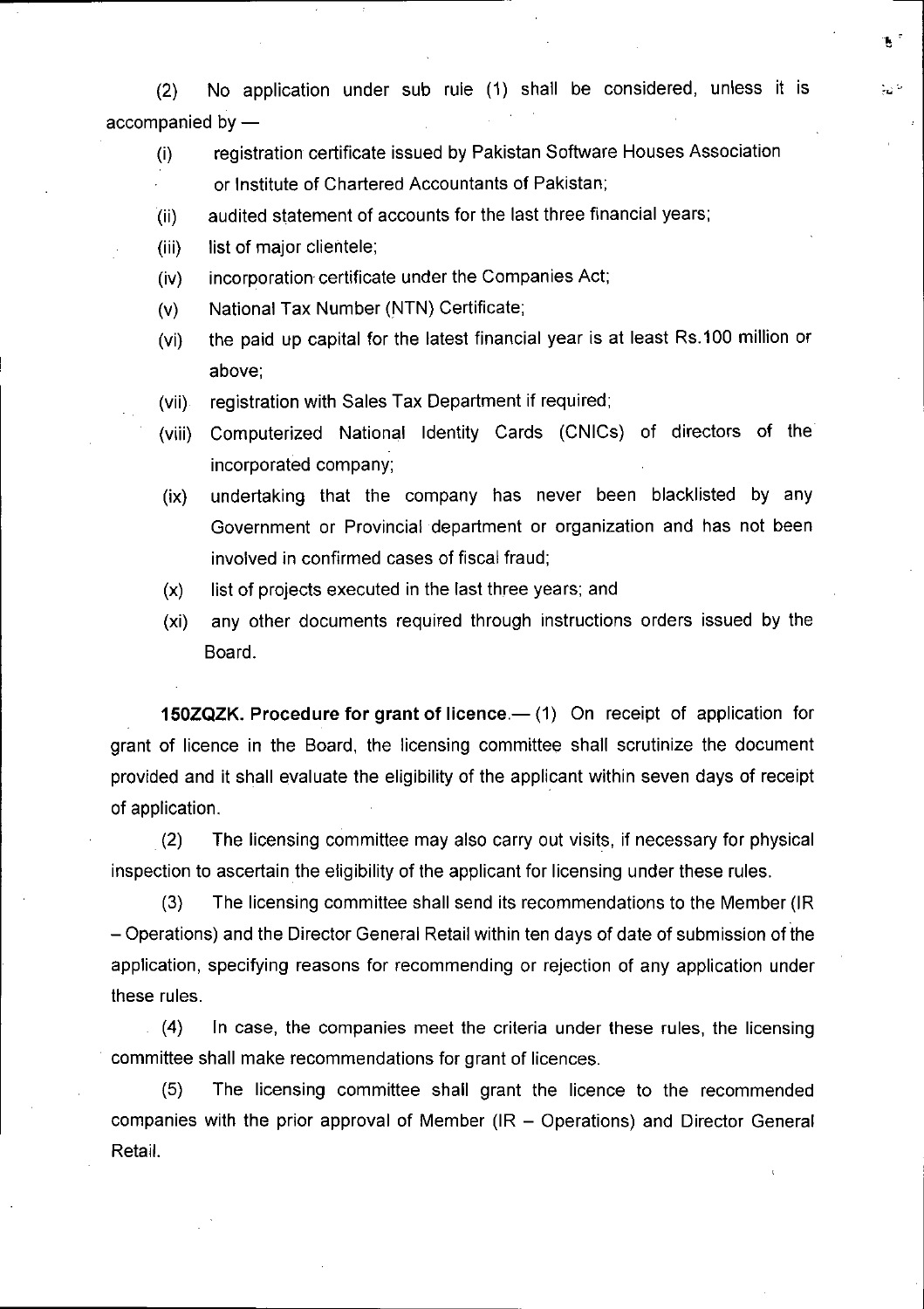**150ZQZL. Right granted to the licensee.—** (1) A licensee shall have the right to install, configure, integrate, operate and maintain the point of sale on real time basis in accordance with conditions of the licence issued to him.

 $\mathcal{A}^{\text{E}}$  and  $\mathcal{A}$ 

 $(2)$ The licence granted under these rules shall be subject to provisions of the Act and shall be valid for five years from date of issuance.

 $(3)$ The licence granted under these rules shall be non-transferable and shall not be allowed to be use by any sub-contractor.

**150ZQZM. Renewal of licence.—** (1) The application for renewal of licence shall be made to the Board three months before its expiry.

 $(2)$ The licensing committee shall evaluate the application and make recommendations to the Member (IR — Operations) and Director General Retail for renewal of licence.

 $(3)$ The licensee shall be required to comply with all the provisions of these rules for the renewal period.

**150ZQZN. Technical support.—** (1)The licensee shall be responsible for post deployment maintenance of Point of Sale as detailed below:

setting up and maintenance of all information technology equipment  $(a)$ connected to point of sales; and

 $\mathcal{L}_{\mathcal{A}}$ 

 $\sim$   $e^{\Omega_{\rm{eff}}}$ 

 $\mathcal{L}(\cdot)$ 

 $\sim 2.2$ 

- the licensee shall be authorized to,  $(b)$ 
	- $(i)$ upgrade of the system hardware and software;
	- all bug fixes; and  $(ii)$
	- immediate response to trouble shooting of any post deployment  $(iii)$ problems for uninterrupted working of the system.

(2) The licensee shall be responsible for safe and secure capture of real time transmission of sales data from the retails outlet to FBR database at all times.

**150ZQZ0. Responsibilities of the Project Director.—** The Project Director shall be responsible for overall supervision of the system and the steps taken to address problems encountered during operation of the systems.

**150ZQZP. Procedure for cancellation or termination of licence.—** (1) The Project Director shall immediately refer the matter to the licensing committee for further action under these rules, if he, as a result of supervision of the system or on receipt of a report from any of the Commissioners Inland Revenue or on a valid complaint, has reasons to believe that the licensee has-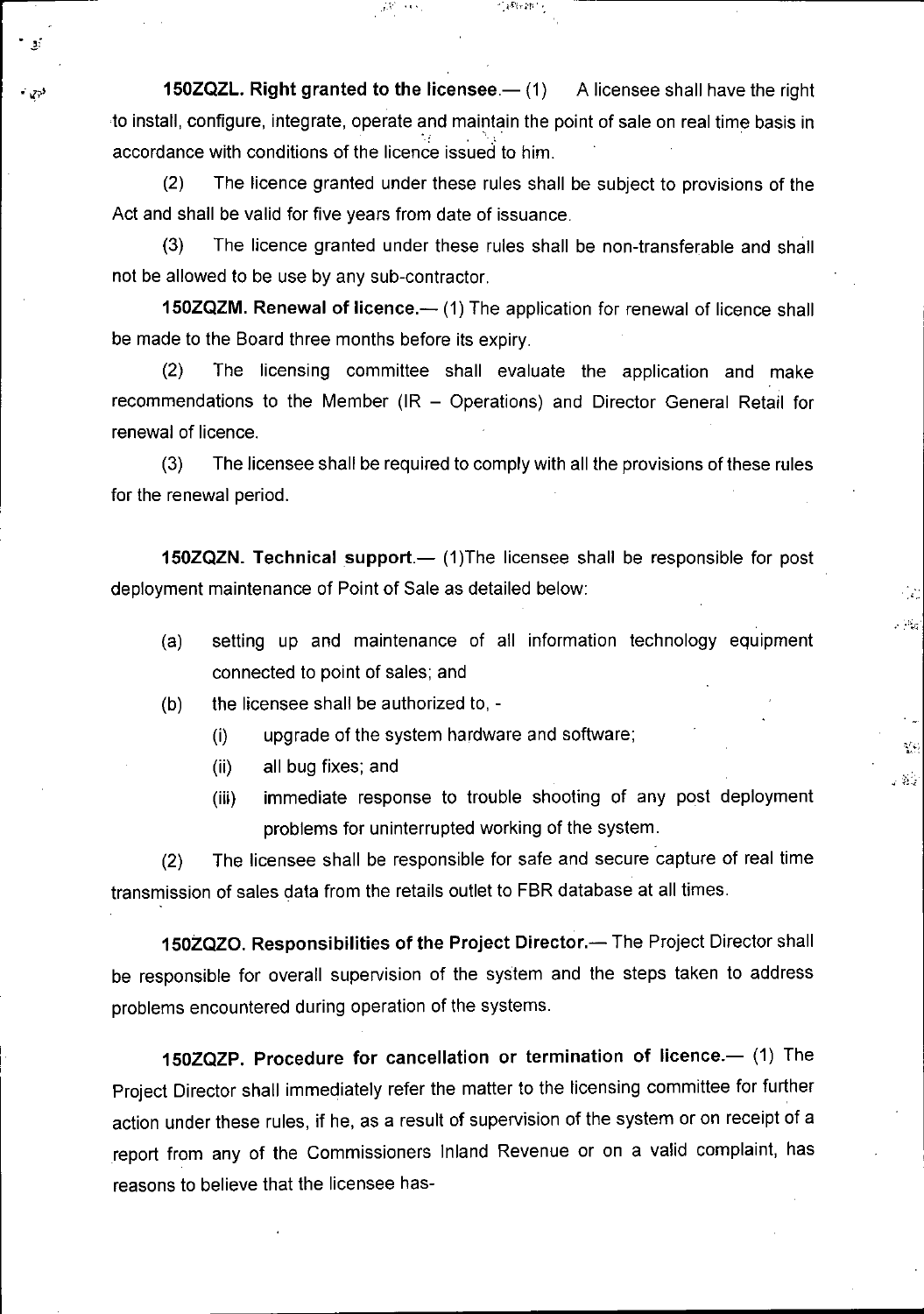- failed to provide the required services to the satisfaction of the Board  $(a)$ authorities;
- contravened any condition of the licence;  $(b)$

Ņ

- contravened any provision of these rules or the Act; or  $(c)$
- violated any applicable law while carrying out activities of licence under  $(d)$ these rules.

On receipt of reference from the Project Director under sub-rule (1), the  $(2)$ licensing committee shall cause to serve a notice upon the licensee within fifteen days of receipt of reference, to show cause within thirty days after the date of the notice, as to why the licence issued under these rules should not be cancelled or terminated:

Provided that in cases where the Licensing, on the basis of material evidence, is of the opinion that there exits Prima facie a sufficient case against the licensee, it may suspend the licence to safeguard public finances and to prevent any other serious damage.

The licensing committee may, after giving the licensee adequate opportunity  $(3)$ of being heard and after examination of the record, cancel or terminate the licence issued under these rules.

In case of cancellation of licence under these rules, the affected person or  $(4)$ company shall have the right to file representation against the order of the licensing committee before the Board.

 $(5)$ The Board shall decide the representation after giving proper opportunity of being heard and the decision of the Board shall be final.

**150ZQZQ. Fee and Charges.—** (1) The licensee shall charge the fee for configuration and integration of point of sales from the retailers.

(2) No fee shall be charged from any of the field formation of the Board.

**150ZQZR. Responsibilities of the Tier-I retailers.—** The Tier-I retailer shall —

- make all payment counters comprising of point of sale at each out let,  $(a)$ available for installation of the systems;
- $(b)$ be responsible for smooth functioning of point of sales;
- $(c)$ report to the Board and the concerned Commissioner Inland Revenue within twenty four hours of any operational failure, damage disruptions or tampering of the system; or